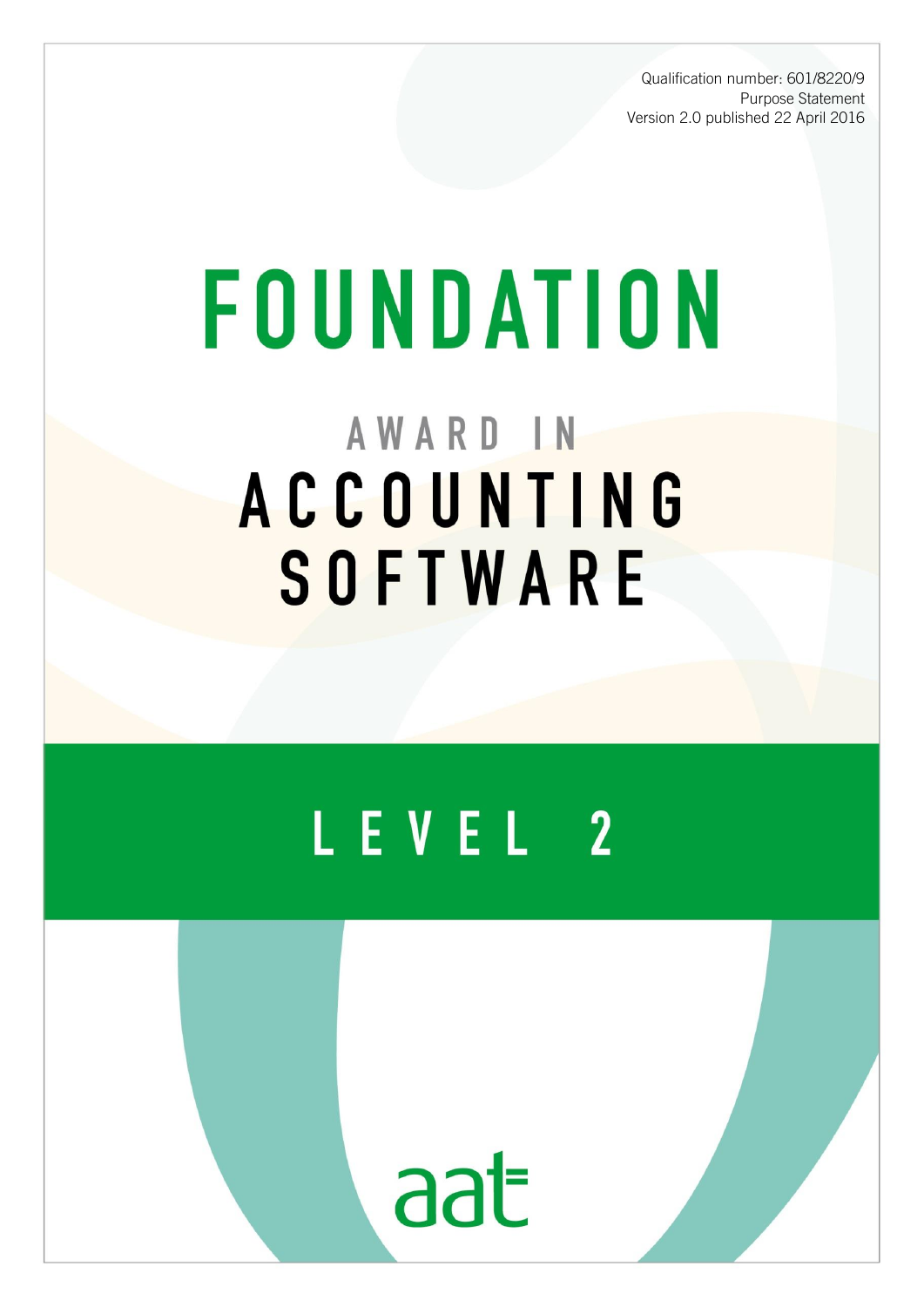### The AAT Foundation Award in Accounting Software

#### Who should choose to study this qualification?

The AAT Foundation Award in Accounting Software provides an entry point for anyone wishing to start a career in accountancy or finance. It may also support career progression for those already in employment by formally recognising their skills in using accounting software.

In the modern business environment, processing data and information into accounting software is a necessary task in most finance roles. The purpose of the AAT Foundation Award in Accounting Software is to provide students with the knowledge and skills needed to carry out typical bookkeeping transactions and tasks using accounting software confidently.

This qualification is suitable for those already working in finance, those returning to work after a break or those wishing to change career. The qualification is open to those who are working and those who are not currently in employment. It also offers progression for students who have already started studying accounting software with AAT.

AAT does not set any prerequisites for the study of the AAT Foundation Award in Accounting Software. However, for the best chance of success, we recommend that students begin their studies with a good standard of English and maths.

#### Why choose this qualification?

Students who wish to build their practical skills quickly should choose the AAT Foundation Award in Accounting Software. This qualification allows students to develop specialised skills or to gain recognition for the skills that they already have.

Studying this qualification will give students confidence in using accounting software. This may support them in entering employment or in improving their career prospects. The qualification may help students to enter a financial administration role, help them to gain a promotion or give them the skills to support the financial processes within their own business.

This qualification would be an ideal next step for students with experience in manual bookkeeping or for those who have already studied the use of accounting software with AAT before progressing on to other AAT bookkeeping or accountancy qualifications.

The AAT Foundation Award in Accounting Software will take approximately six weeks to complete, but this will depend on the study method and course timetable.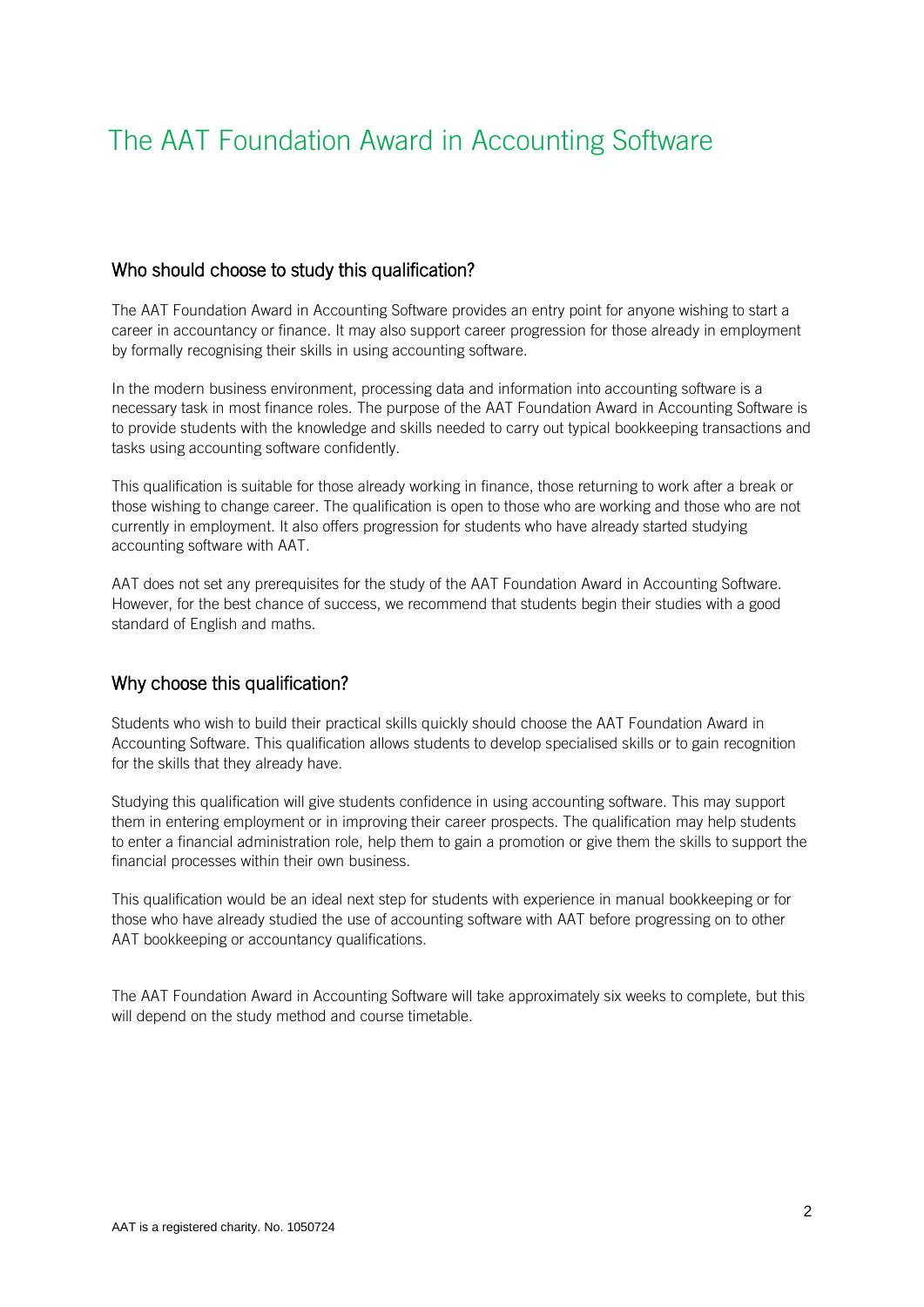#### What does the qualification cover?

The purpose of the AAT Foundation Award in Accounting Software is to ensure that students have the data processing and accounting software skills necessary for most finance roles. Students will gain the knowledge and skills needed to carry out typical bookkeeping transactions and tasks using accounting software in one mandatory unit (45 guided learning hours).

The qualification is composed of a single mandatory unit, assessed in a single end-of-unit assessment:

Using Accounting Software.

A student completing this qualification will develop practical accountancy skills in entering accounting transactions into accounting software and performing bank reconciliations. Students will understand the main features of accounting software and be able to enter information correctly. They will set up general ledger accounts for new and existing businesses and process typical bookkeeping entries. These will include processing sales and purchase documentation, recording bank and cash entries, and carrying out bank reconciliations. Students will also learn how to produce reports using the software and understand the purpose of these reports.

It is good practice for students to work with employers while studying. This could include work experience or placements, working on projects or exercises set or supervised by those working in the industry, or by attending masterclasses or guest lectures by people working in accounting.

Employers also contribute to the development of AAT qualifications. A student who passes an AAT assessment is passing a test of real workplace skills, set in a real workplace context and reviewed by practitioners and industry experts.

#### 3.4 What will this qualification lead to?

The skills developed by studying this qualification will enable a student to seek employment with confidence and/or to progress to the next level of learning.

A student completing this qualification will be able to use an accounting software package to perform accounting transactions. They will understand how to process financial information in accordance with set procedures and schedules and how to provide information to colleagues, suppliers and/or customers as required. The AAT Foundation Award in Accounting Software can lead to further study in bookkeeping or accountancy or to employment as:

- a clerical assistant
- a trainee bookkeeper
- an accounts clerk
- a finance assistant
- an accounts administrator.

The AAT Foundation Award in Accounting Software is not part of an apprenticeship.